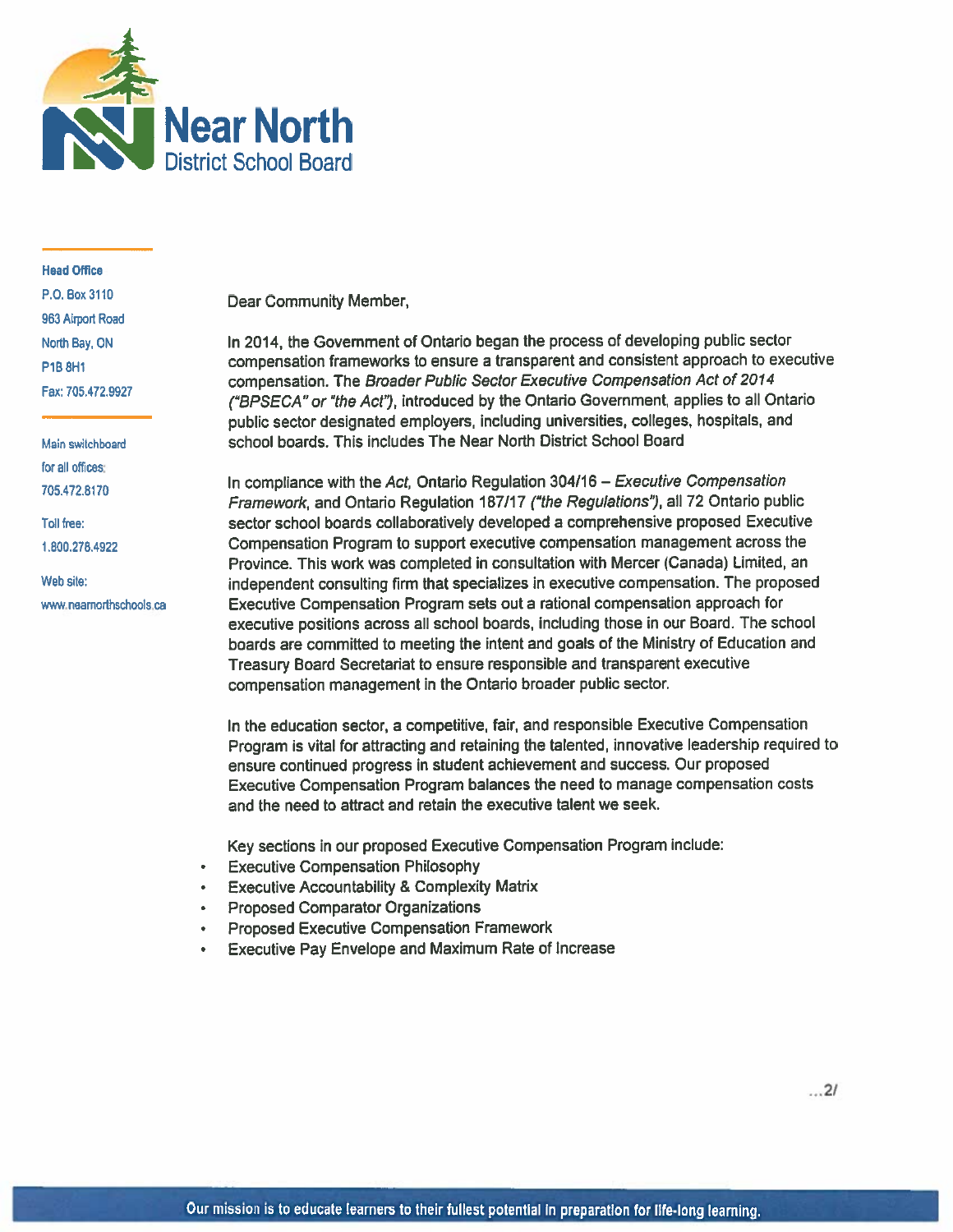**As part of the Government Regulations, all Ontario broader public sector employers are required to conduct a 30-day public consultation on their proposed Executive Compensation Program. Following consultation and review of the input, the final Executive Compensation Program will be posted. If you have feedback on the Program please email Carrie Girard at carrie.girard@nearnorthschools.ca. We will be accepting public input until December 11, 2017. All feedback is appreciated and will be kept on record.** 

Thank you

David Thompson Chair **Near North District School Board**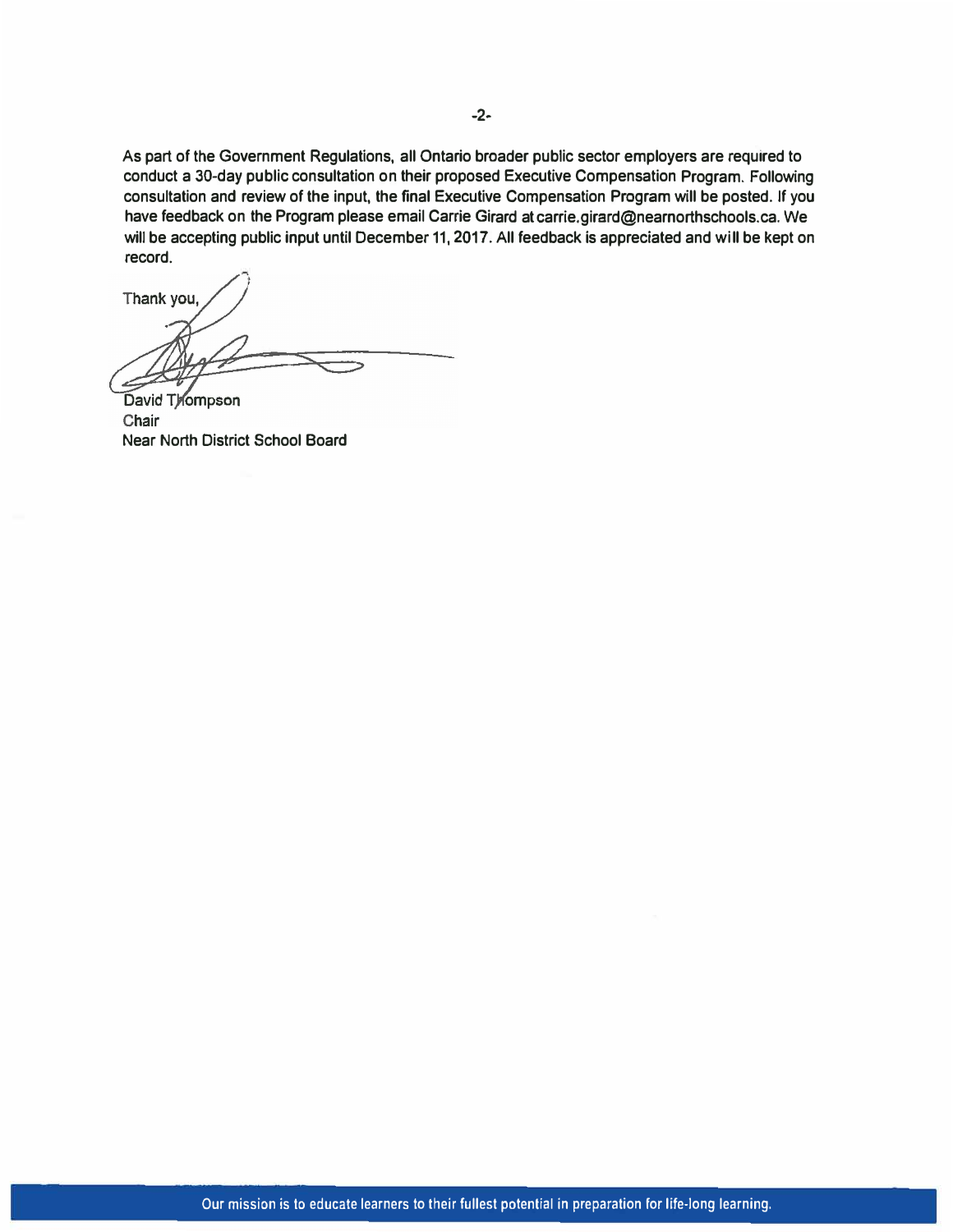









# **PROPOSED EXECUTIVE COMPENSATION PROGRAM FOR ONTARIO'S PUBLICLY FUNDED SCHOOL BOARDS**

September 2017

## Background Information

The 72 Ontario school boards of the four publicly funded education systems worked through a Steering Committee to develop a Province-wide sector-based proposed Executive Compensation Program for Directors of Education, Associate Directors, Supervisory Officers, and other executive positions, as per the Act and the Government Regulations.

The Steering Committee was comprised of leadership from the following groups:

- Association des conseils scolaires des ecoles publiques de l'Ontario ("ACEPO") Association des gestionnaires de franco-ontarienne ("AGEFO").
- Association franco ontarienne des conseils scolaires catholiques ("AFOCSC"),
- Conseil ontarien des directrices et des directeurs de l'éducation de langue française ("CODELF")
- Council of Ontario Directors of Education ("CODE")
- English Catholic Council of Directors of Education ("ECCODE")
- Ontario Catholic School Trustees' Association ("OCSTA")
- Ontario Catholic Supervisory Officers Association ("OCSOA")
- Ontario Public School Boards' Association ("OPSBA")
- Ontario Public Supervisory Officers Association ("OPSOA")
- Public Council of Ontario Directors of Education ("PCODE")

The school boards across the province and our Board, the Near North DSB, are committed to supporting and ensuring the goals of the Act are met, including:

- Standardization providing a consistent, evidence-based approach to setting compensation, based on research and consultation;
- Balance managing compensation costs while allowing the school boards to attract and retain the talent necessary to deliver high quality public services; and,
- Transparency enhancing the transparency of executive compensation decisions through public consultation and posting.

The proposed Executive Compensation Program developed for all Ontario school boards is intended to be transparent, evidence-based, and meets the requirements of the Act and the Government Regulation. At the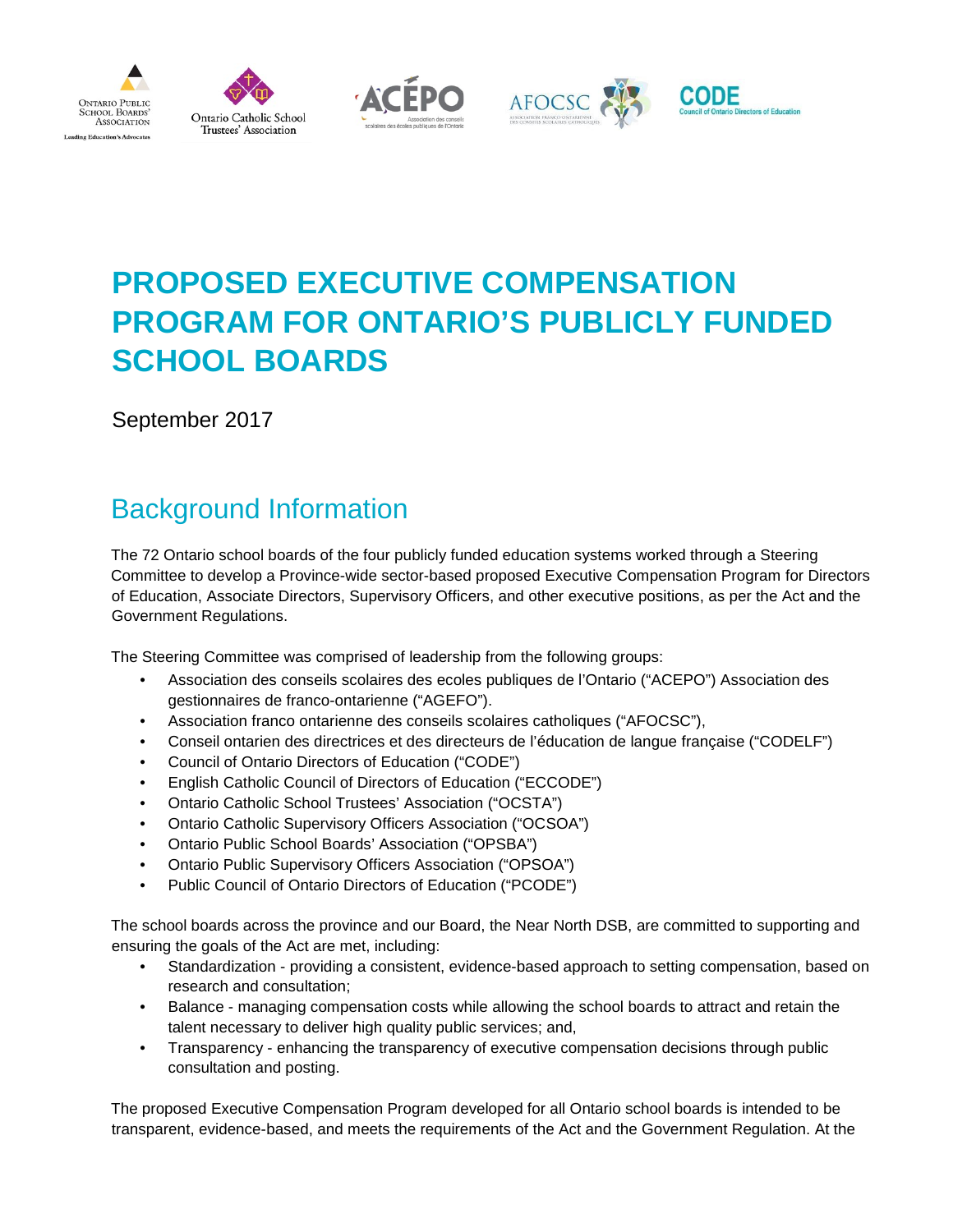Near North DSB, the proposed Executive Compensation Program applies to the following designated executives:

| <b>Designated Executive</b>           | <b>Executive Class</b>          |
|---------------------------------------|---------------------------------|
| Director of Education                 | Director of Education           |
| Superintendent, Business              | Executive / Supervisory Officer |
| Superintendent, Support Services      | Executive / Supervisory Officer |
| Superintendent, Program and Schools   | Executive / Supervisory Officer |
| <b>Executive Officer, Early Years</b> | <b>Executive Officer</b>        |

### Key Considerations

The school boards considered the following in the development of the proposed Province-wide Executive Compensation Program, including the proposed Executive Compensation Philosophy and the proposed Executive Compensation Framework:

- The need for common, rational compensation tools and executive management compensation principles that provide consistency / fairness in executive compensation and guidance for individual school boards to make reasonable compensation management decisions
- The need to reduce the current compensation compression that exists between executives and Principals, as salaries negotiated through collective agreements continued to increase during the executive compensation freeze, making it difficult to attract individuals to take on executive level accountabilities
- The need to keep pace with the evolving Ontario market and remain competitive
	- During the public sector executive compensation freeze, Canadian salaries typically increased by 2% - 3% annually and pay structures or grids typically increased by 1% - 2% annually, as per Mercer's Compensation Planning Surveys
	- Based on information from Mercer, over the past five years, salaries in Ontario have also increased by approximately 2% - 3% annually
	- Over the past five years, there has been over a 5% change in the consumer price index and an annual inflation rate of greater than 1.3%
- The need for external comparisons with the market to attract and retain high quality executive talent
- **The need for internal equity and a common Framework across the 72 Ontario school boards**
- The need to apply standards of accountability and complexity when determining the appropriate level of each school board, using a Province-wide Accountability & Complexity Matrix with a set of Core and Non-Core factors *(see section 6: Executive Accountability & Complexity Matrix)*
- The need for a balanced approach between affordability and attraction / retention needs
- The need for individual school boards to have the flexibility and accountability to determine the placement of their specific executives within the base salary range

### Key Development Steps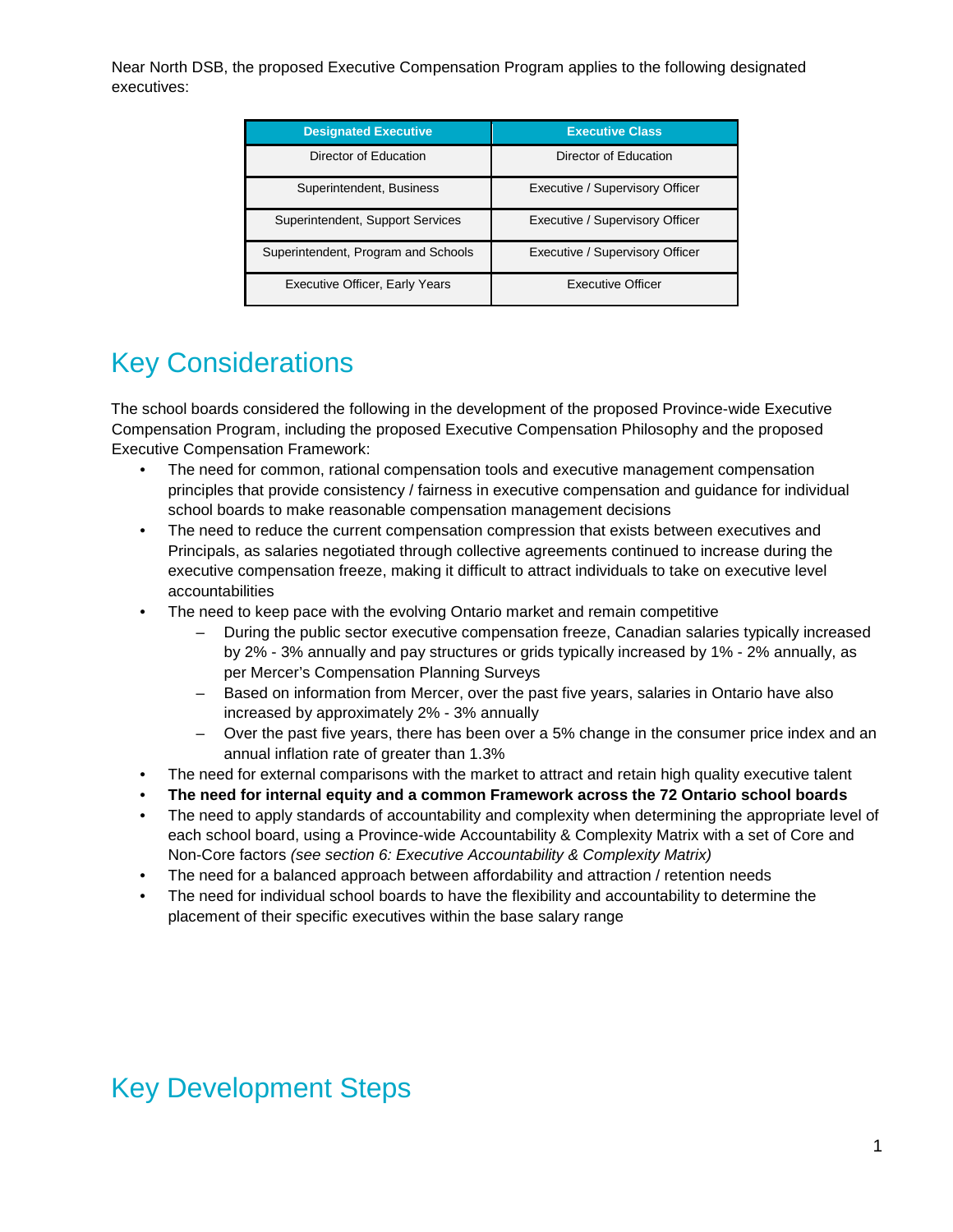Based on the identified key considerations and using common compensation design principles, the Steering Committee, working together with Mercer consultants, developed the Province-wide sectoral proposed Executive Compensation Program.

The development process involved the following steps:

- 1. Formation of a Steering Committee with representatives across each of the types of school boards (e.g., Public, Catholic, English, French)
- 2. Collection of organization, job, and compensation information from Directors of Education, Associate Directors, Supervisory Officers, and other executives through the use of an Excel / online questionnaire
- 3. Development of a consensus-based Executive Accountability & Complexity Matrix, taking into consideration analysis on the data collected
- 4. Development of a consensus-based proposed Executive Compensation Philosophy through experiences from the Steering Committee as well as past recruitment practices
- 5. Development of a consensus-based proposed Executive Compensation Framework, using common compensation design practices and constructs

### Executive Compensation Philosophy

#### **Executive Talent Needs**

The school boards require highly skilled and highly principled leaders to lead the organization in providing, promoting, and enhancing publicly funded education. Student achievement and success is a critical public service and requires innovative leadership to further advance the current public education system, taking into consideration technology advances that can assist with student learning. In their leadership capacity, executives are required to work and communicate with a variety of unique community groups, Government, and other stakeholders, understanding and taking into consideration the school board's population diversity when making decisions (i.e., spoken languages, socio economics, and differing abilities of students, parents, and other community members).

Directors of Education and Academic Supervisory Officers are typically recruited from the education sector (often within the school boards). Recently, there has been difficulty attracting and retaining executive talent at the school boards, due to the compensation compression resulting from executive compensation freezes and increasing Principal and Teacher salaries through collective bargaining. There have also been challenges attracting and retaining Business Supervisory Officers and other executives, who often have increased opportunity for alternative employment. These executive jobs are typically recruited from a variety of broader public sector organizations, as well as private sector organizations.

The compensation freeze has also made it difficult for lateral movements to other boards. The potential to entice Directors and Senior Officers with experience has been severely compromised as Administrators are rarely willing to move for a decrease in compensation.

#### **Compensation Elements**

The school boards provide maximum compensation for executives up to the 50th percentile of the selected external comparator organizations, as per the Government Regulations. Compensation for school board executives consists of base salaries, pensions, and benefits. Each component of compensation plays an important role in the attraction, retention, reward, and recognition of the executives needed to carry out the school board's mission.

*Base Salaries:* Base salaries provide regular compensation to executives for their contributions to the organization. The proposed Provincial Program outlines a base salary range for school board executives.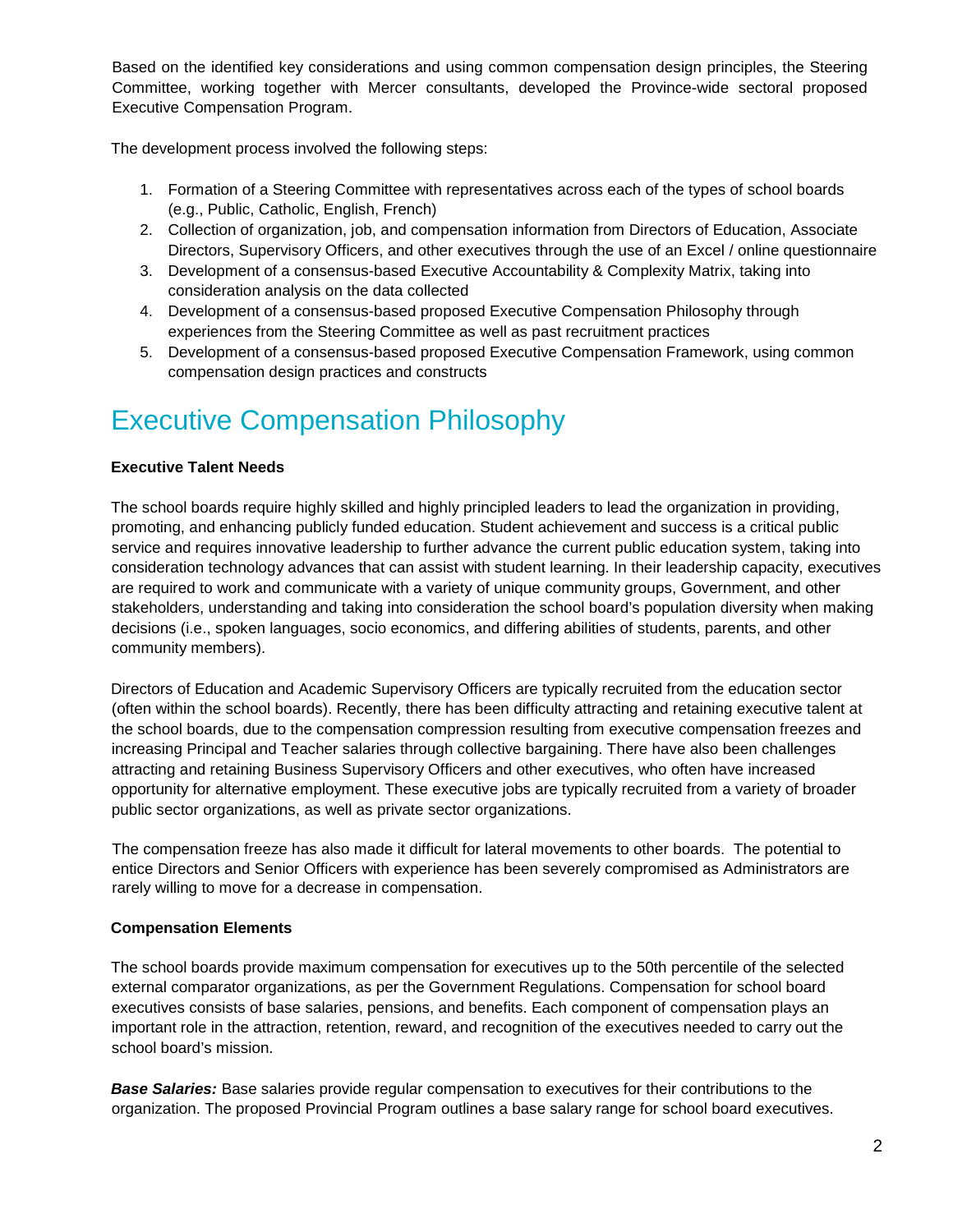Individual base salaries may vary across executives considering their tenure, experience, relative accountabilities, and relative scope within the organization and across school boards.

*Pension and Benefits:* Consistent with the Government Regulations, our school board provides similar pension and benefits arrangements to those provided to non-executive managers in our board. Additional coverage or elements are only provided to executives if there is a critical business need and / or it is needed for the effective performance of the executive's job. At this time, the Near North DSB does not provide additional car allowance, however, our Board encompasses a very wide geographic area (over 17,000 km2) and we hold the expectation that our executives will have frequent, in person contact with the schools they supervise and, as such, the Near North DSB should have the authority over any decision to offer this additional allowance.

### Executive Accountability & Complexity Matrix

An Accountability & Complexity Matrix was developed to systematically group the school boards into seven levels. This Matrix uses a set of five Core and two Non-Core factors to rate, rank, and review each school board based on accountabilities, size, and other complexity criteria.

|                                                          | <b>Levels</b> |                             |                  |                                      |                 |                  |                             |
|----------------------------------------------------------|---------------|-----------------------------|------------------|--------------------------------------|-----------------|------------------|-----------------------------|
| <b>Core Factor</b><br><b>Dimensions</b>                  | P1 < P20      | $\overline{2}$<br>P20 < P40 | 3<br>P40 < P60   | $\overline{\mathbf{4}}$<br>P60 < P80 | 5<br>P80 < P99  | 6<br>$P99 +$     | $\overline{7}$<br>$P99 + +$ |
| <b>Projected Operating</b><br><b>Budget (\$Millions)</b> | $$1 - $60$    | $$61 - $140$                | $$141 - $230$    | $$231 - $380$                        | $$381 - $1,500$ | \$1,501-\$2,500  | $$2.501 +$                  |
| # Schools                                                | $1 - 20$      | $21 - 35$                   | $36 - 50$        | $51 - 85$                            | $86 - 200$      | $201 - 400$      | $401 +$                     |
| <b>Projected Enrolment</b>                               | $1 - 4.700$   | 4,701 - 9,700               | $9.701 - 17.900$ | 17,901 - 33,900                      | 33.901-99.550   | 99.551 - 200.000 | $200.001+$                  |
| # Full-Time<br><b>Equivalent Teachers</b>                | $1 - 290$     | $291 - 660$                 | $661 - 1,180$    | $1,181 - 2,220$                      | 2,221 - 7070    | 7,071 - 10,000   | $10,001 +$                  |
| # Superintendents                                        | $1 - 2$       | $3 - 4$                     | $5 - 6$          | $7 - 9$                              | $10 - 20$       | $21 - 25$        | $26 +$                      |

The table below presents the five Core factors:

The number of levels was determined using an initial quintile (five level) approach with additional levels 6 and 7 added to capture the further accountabilities and complexities of the largest school boards (that significantly differed from those in level 5). The number of levels was also tested using Mercer's proprietary job evaluation system, International Position Evaluation.

The table below presents the two Non-Core factors that may have been used to modify the school board level.

| <b>Geographic</b><br><b>Complexity</b>  | Takes into consideration the size of the board (i.e. square kilometres), but more so the complexities<br>that typically arise from having to manage a broad set of differences/complications across a<br>geography. This also relates to interacting with multiple municipalities, townships, or community<br>groups, as well as the potential requirement to effectively interact with stakeholders in multiple<br>languages or with significant cultural differences. |
|-----------------------------------------|-------------------------------------------------------------------------------------------------------------------------------------------------------------------------------------------------------------------------------------------------------------------------------------------------------------------------------------------------------------------------------------------------------------------------------------------------------------------------|
| <b>Community</b><br><b>Partnerships</b> | Takes into consideration the typical nature of the relationships and associations with First Nations<br>or community partnerships.<br>complexities that can be associated with multiple First Nations' and <sup>/</sup><br>bands or other community partners within a board's geography/mandate; and the added diversity and                                                                                                                                            |

Based on the Accountability and Complexity Matrix, the Near North District School Board is a level **3**

Proposed Comparator Organizations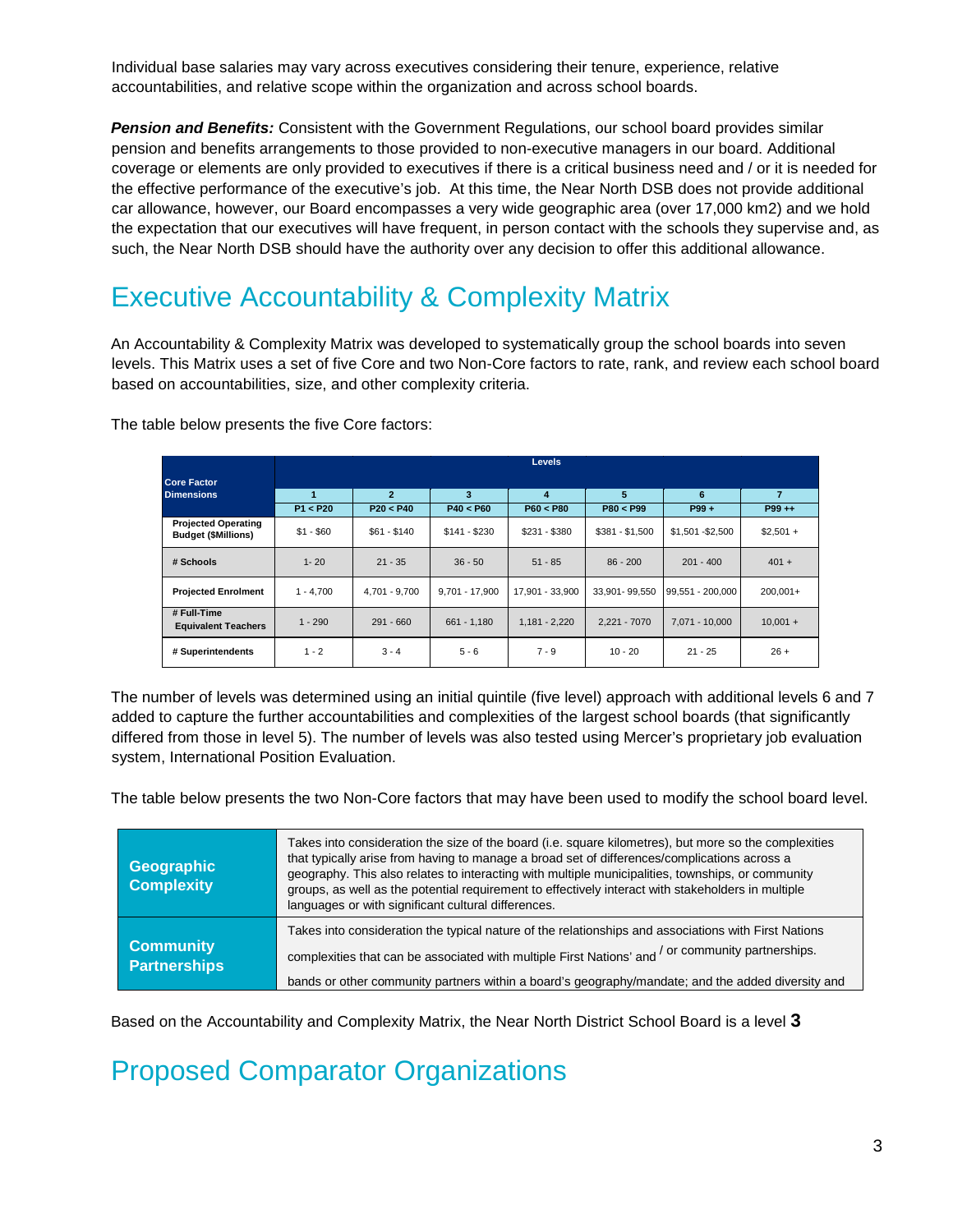The Government Regulations stipulate that a minimum of eight comparators must be used in the Comparative Analysis and development of the Executive Compensation Framework. In addition, all comparator organizations must be comparable with respect to three or more of the following factors:

- A. The scope of responsibilities of the organization's executives
- B. The type of operations the organization engages in
- C. The industries within which the organization competes for executives
- D. The size of the organization
- E. The location of the organization

Comparable positions generally include those that are similar with respect to essential competencies (knowledge, skills, and abilities), relative complexity, and the level of accountability associated with the position. The Director of Education executive class is compared to the head of an organization (e.g., President or Chief Executive Officer) and the Supervisory Officer executive class is compared to the Vice President level at comparator organizations.

A set of proposed external comparator organizations were developed taking into consideration the factors outlined above, the markets that the school boards compete for executive talent, and the size and complexity of the school boards in each level. There are eight comparators for each school board level and a total of 35 comparators, with a 75% weighting on education-focused organizations. While of the factors outlined above are important, size is a key consideration when doing executive compensation comparisons and was used in the selection of all comparators. The table below outlines the external comparator organizations in our level. In addition to these comparators, the school boards conducted a series of internal analyses and the current compensation levels and practices at all 72 school boards were considered in the development of the proposed Framework. Each school board was compared to every other school board through the Executive Accountability & Complexity Matrix.

| <b>Market Segment</b>        | Level 3 External Comparators                        |
|------------------------------|-----------------------------------------------------|
|                              | <b>Brock University</b>                             |
|                              | <b>Cambrian College</b>                             |
| Education                    | <b>Fleming College</b>                              |
|                              | London District Catholic School Board               |
|                              | <b>Education Quality and Accountability Office</b>  |
|                              | <b>Ontario Educational Communications Authority</b> |
|                              | <b>Simcoe County</b>                                |
| <b>Broader Public Sector</b> | <b>Ontario Government Executive</b>                 |

### Proposed Executive Compensation Framework

The proposed Executive Compensation Framework sets the base salary ranges for each of the school board's designated executives and was developed using common compensation management principles as well as the proposed external comparators identified in section 7, Potential Comparator Organizations.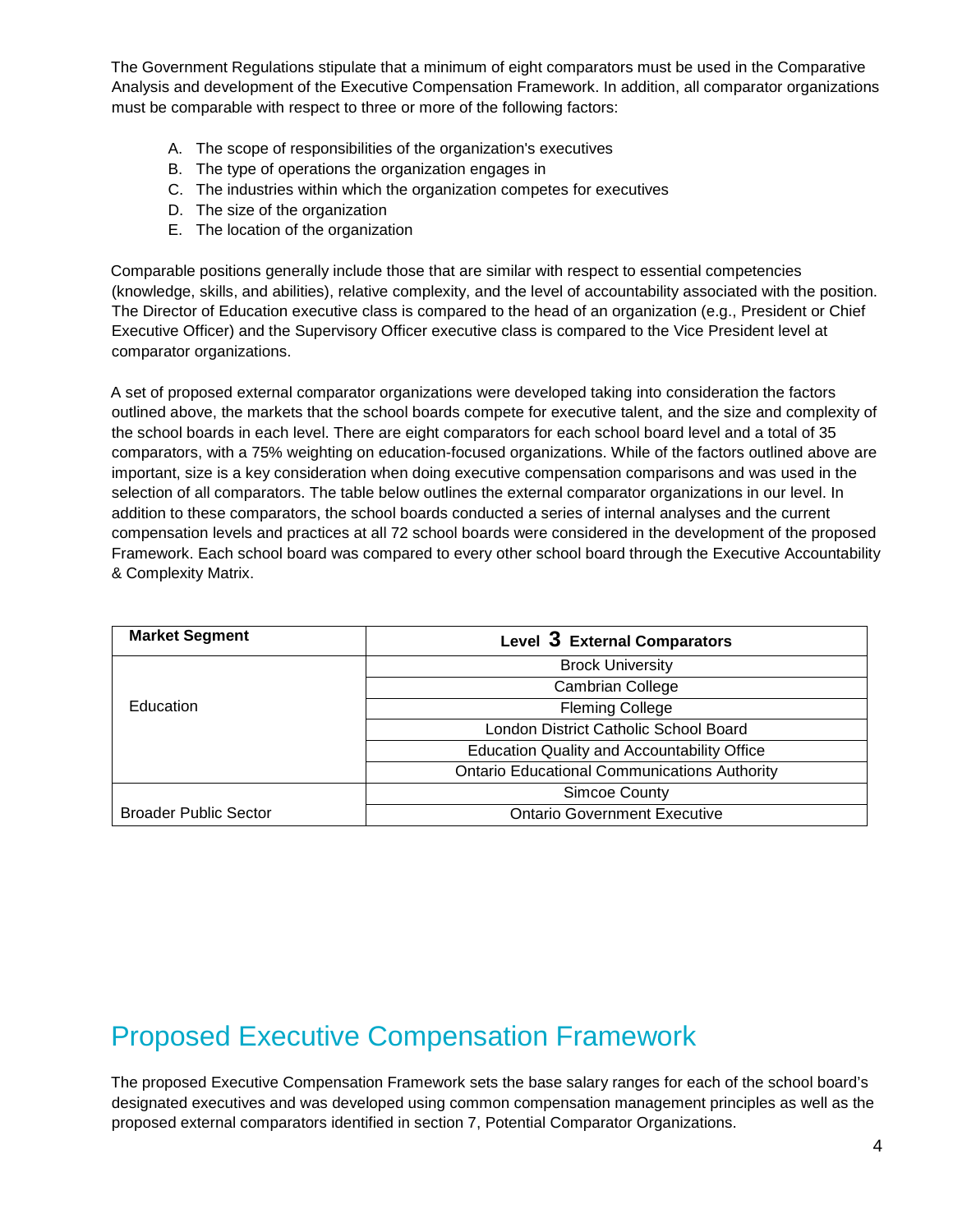The base salary range maximums are less than the 50<sup>th</sup> percentile compensation cap. As per the Government Regulations, the compensation cap was calculated using the maximum total cash compensation provided to comparable positions at the proposed external comparator organizations. The base salary range minimums were developed using a relatively common percentage range spread from the minimum to the maximum of the range. The base salary ranges for the Directors of Education are slightly larger as it is considered a "career range", the top position within the school board where an executive may stay within the position for many years. The executive ranges increase across the seven levels as there is increasing job variability.

While the Act and Government Regulations do not specifically require the development of ranges, base salary ranges were developed, so executives can be differentiated and paid appropriately, considering internal equity and consistency, as well as other individual characteristics, such as tenure, experience, and their relative accountabilities. Therefore, executives may be paid at different levels within the range based on these criteria.

The base salary ranges were developed taking into consideration the Principal salary grids (up to the end of the 2017/2018 school year). In order to reduce the compression and attract school board employees to executive positions, we strive to maintain approximately a 5% differential between the executive minimum and the maximum Principal salaries. As a result, the proposed Executive Compensation Framework may need to be revisited based on future collective bargaining or changes to collective agreements related to Teacher and Principal compensation.

The table below details the base salary range minimums and maximums for the Directors of Education, Associate Directors, and other executives (including Supervisory Officers).

| <b>School Board Level</b>  |               |               |               |               |               | 6             |               |
|----------------------------|---------------|---------------|---------------|---------------|---------------|---------------|---------------|
| <b>Directors</b>           | $$166 - $198$ | $$176 - $218$ | $$192 - $237$ | $$208 - $257$ | $$224 - $277$ | $$239 - $296$ | $$255 - $316$ |
| <b>Associate Directors</b> | $$158 - $166$ | $$167 - $176$ | $$183 - $192$ | \$198 - \$208 | $$213 - $224$ | \$228 - \$239 | $$243 - $255$ |
| <b>Executives</b>          | $$140 - $157$ | $$140 - $166$ | $$140 - $176$ | $$140 - $185$ | \$140 - \$194 | $$140 - $204$ | $$140 - $213$ |

*Base salaries are presented in CAD \$000's* 

Our Board is accountable for determining the appropriate placement of our designated executives within the base salary range. The following criteria will be considered when determining their placement in the base salary range:

- The scope of the executive work, including the accountabilities and complexities of the position;
- External public sector comparators and internal school board comparators (at the same level as well as the levels directly above and below); and,
- The tenure, experience, and other individual characteristics (often a composite) of incumbents.

The table below details the Director of Education, Associate Director, and Executive base salary ranges for Level 3 school boards, including our Board:

| <b>Director of Education</b> | $$192 - $237$ |
|------------------------------|---------------|
| <b>Associate Directors</b>   | $$183 - $192$ |
| <b>Executives</b>            | $$140 - $176$ |

### Executive Pay Envelope and Proposed Maximum Rate of Increase